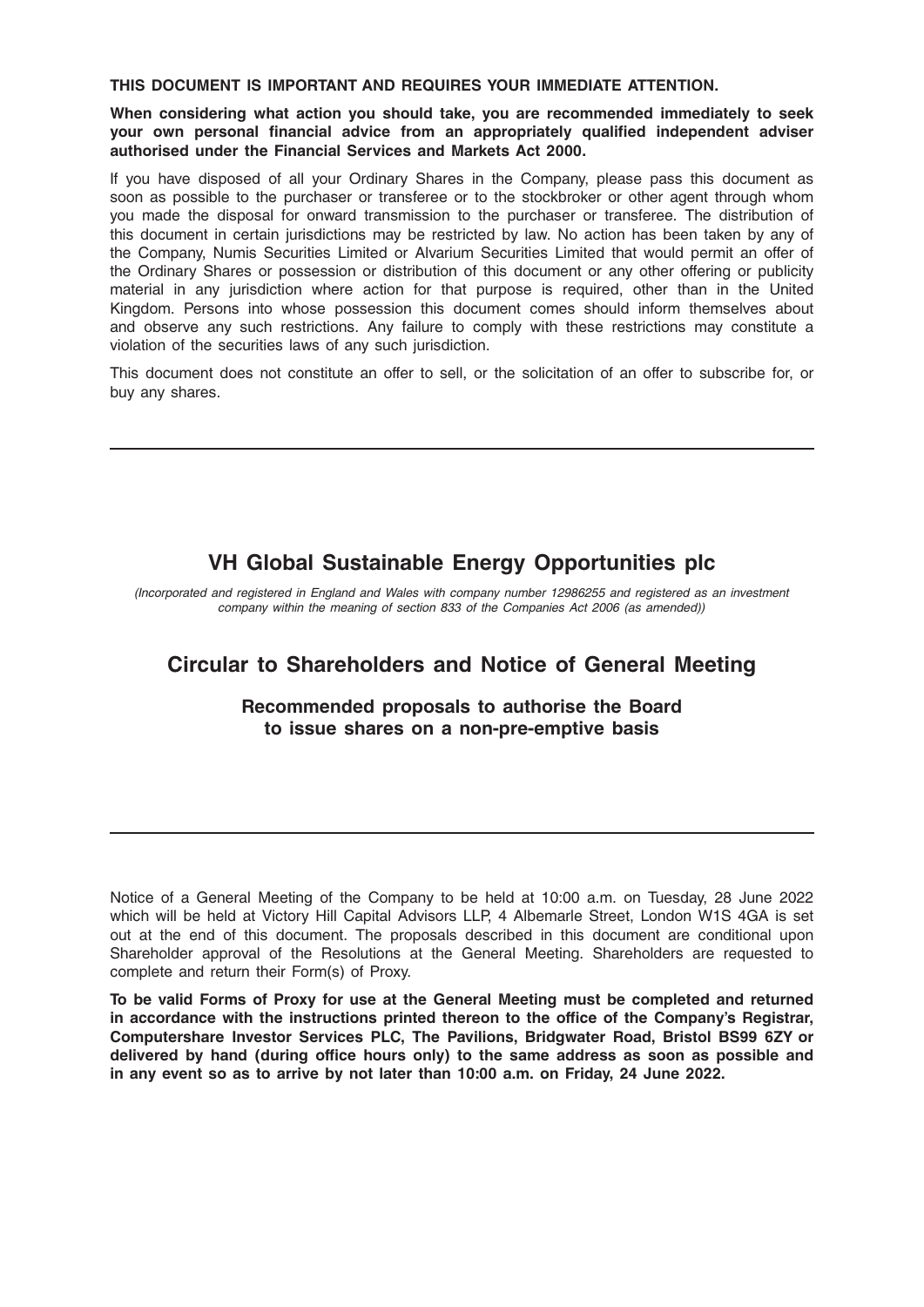# VH Global Sustainable Energy Opportunities plc

(Incorporated and registered in England and Wales with company number 12986255 and registered as an investment company within the meaning of section 833 of the Companies Act 2006 (as amended))

Directors: Bernard J Bulkin, OBE (Chair) Margaret Stephens Richard Horlick Louise Kingham, CBE

Registered Office: 6th Floor, Bastion House, 140 London Wall, London EC2Y 5DN

9 June 2022

To Shareholders

Dear Shareholder

#### Introduction

The Company seeks to invest in sustainable energy infrastructure investments that are suited to the Company's investment objective and policy across the EU and OECD group of nations predominately, including but not limited to OECD Key Partner Countries and OECD Accession Countries ("Sustainable Energy Infrastructure Investments"). The Company targets a Net Asset Value total return of 10 per cent. per annum, which includes a progressive dividend policy targeting a cash dividend of 5p per Ordinary Share for the financial year ending 31 December 2022\*.

Since IPO, the Company has assembled an attractive portfolio of 24 assets, comprising investments which are diversified across a variety of technologies in four jurisdictions (Australia, Brazil, the UK and the United States of America). The Company's portfolio assets have predominantly long-term contracted inflation-linked cash flows which are based on availability or capacity. The Company has delivered a Net Asset Value total return of 8.1 per cent. (annualised) as at the Latest Practicable Date, including payment of its targeted dividends as set out at IPO.

The Company's investment adviser, Victory Hill Capital Advisors LLP (the "Investment Adviser") has identified a number of potential Sustainable Energy Infrastructure Investments and the Investment Adviser has (i) secured for the Company the exclusive right to negotiate with the owner to acquire, (ii) issued non-binding offers to acquire, and/or (iii) is at an advanced stage of negotiation with the respective developers in respect of, assets with a total potential value of approximately £280 million (the "Enhanced Pipeline Assets") situated in Brazil, Mexico and the United Kingdom. In addition to the Enhanced Pipeline Assets, the Investment Adviser has identified various assets with a total value of £670 million with counterparties situated in Canada, the United States, the United Kingdom, Greece, Australia, Indonesia, Chile, Brazil, Peru and South Africa\*\* (the "Broader Pipeline Assets").

The Company seeks to finance the Enhanced Pipeline Assets and Broader Pipeline Assets through potential equity issues under the share issuance programme of up to 500 million New Shares announced by the Company on 9 June 2022 (the "Share Issuance Programme") and described in the prospectus of the Company published on 9 June 2022 (the "Prospectus"). In order to facilitate the issuance of such shares under the Prospectus, the Company has convened the General Meeting in order to seek authority for the Directors to issue New Shares for cash on a non-preemptive basis.

This document sets out the background to and details of the Proposals, explains the reasons why the Board considers that the Proposals are in the best interests of Shareholders as a whole and

These are targets only and not a profit forecasts. There can be no assurance that these targets will be met or that the Company will make any distributions at all. These target returns should not be taken as an indication of the Company's expected or actual current or future results. The Company's actual return will depend upon a number of factors, including but not limited to the number of New Shares issued pursuant to any share issuance programme under which the Company issues New Shares, the Company's net income and the Company's ongoing charges figure. Potential investors should decide for themselves whether or not the return is reasonable and achievable in deciding whether to invest in or increase their investment in the Company. See further "Risk Factors" in Part I.

<sup>\*\*</sup> The Investment Adviser has not completed preliminary due diligence nor have offers (binding or non-binding) been made in respect of the investments within the Broader Pipeline Assets.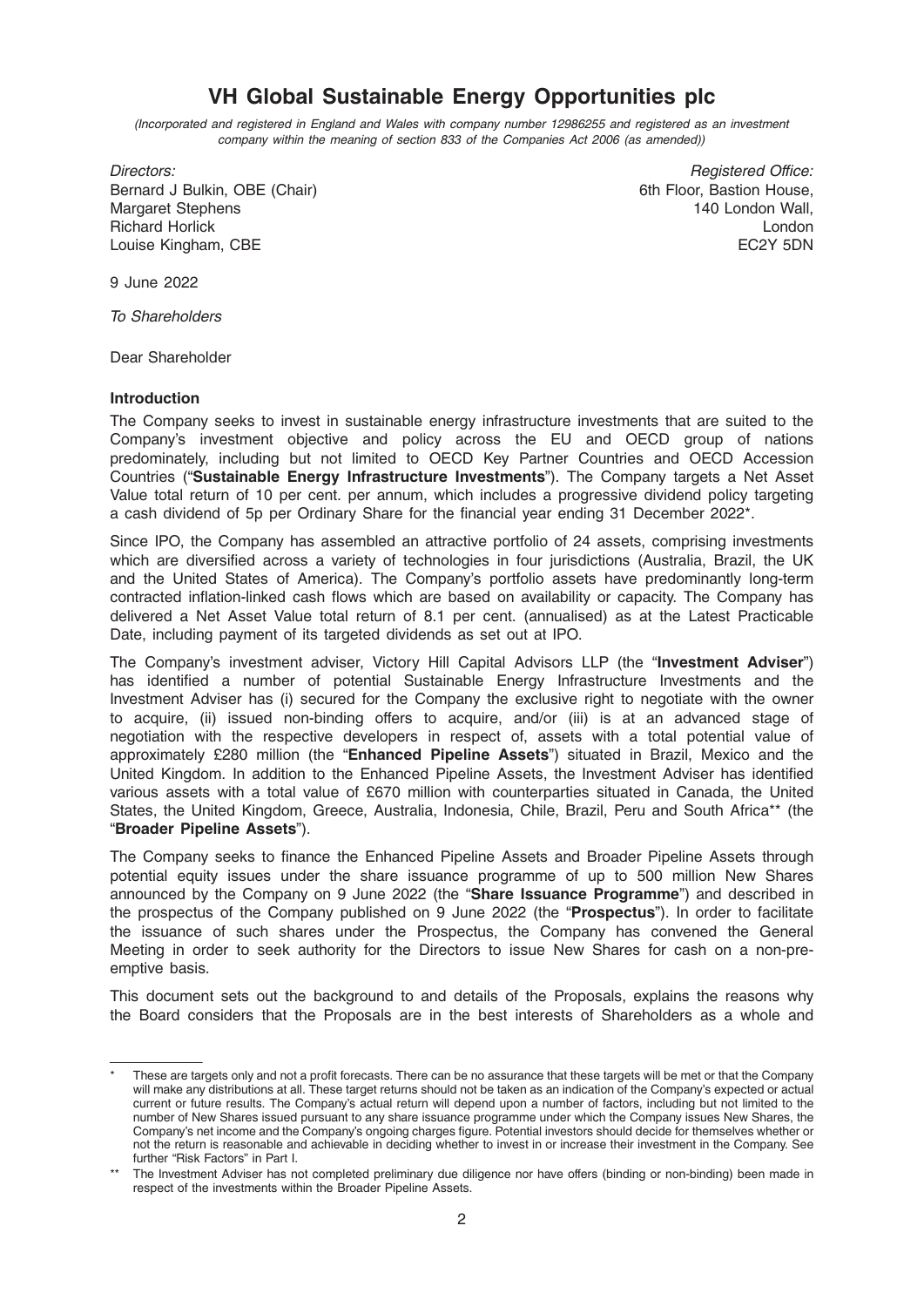convenes the General Meeting at which the resolutions required to implement the Proposals will be proposed.

### The Board is recommending that Shareholders vote in favour of the Proposals.

#### Background to the Proposals

#### Returns since launch

Since launch, the Company has delivered the following returns for Shareholders:

NAV Total Return as at the Latest Practicable Date

Total return since IPO: 11.1%

Annualised Return: 8.1%

Share price Total Return as at the Latest Practicable Date

Total return since IPO: 17.0%

Annualised Return: 12.4%

#### The Enhanced Pipeline Assets

The Enhanced Pipeline Assets, which the Company may look to acquire within 3 to 6 months following Initial Admission and which have an aggregate consideration of approximately £280 million, include:

#### Onshore wind – Mexico

This investment is a portfolio of 3 operating wind farms totalling approximately 153MW, valued at £70.8 million. The portfolio benefits from a 100 per cent. take-or-pay corporate power purchase agreement ("PPA") with a listed retail conglomerate in Mexico. These assets have been managed and operated by a leading European contractor using top-tier European wind turbine generators. This project targets an expected yield greater than 12 per cent. in local currency.

#### Operating hydro power plant – Brazil

This project consists of an operational hydro plant with capacity of approximately 198MW, currently owned by a large European utility. The asset has a 25-year concession in place and a combination of long-term PPAs and a rolling 5-year hedge strategy for price of power earned that provides downside risk protection and attractive upside exposure. The expected investment is £129.2 million and the project targets an expected yield of approximately 10 per cent.

#### Flexible power and carbon capture and reuse – United Kingdom

This would be the Company's third combined heat and power project in the UK with carbon capture and reuse technology. The £80 million project will be 31MW once construction is complete and targets a yield of 9 per cent. The Investment Adviser will be working with the same operating partners on this project under the partnership framework and structure already put in place as part of the first two projects under the Company's current investment programme.

#### Possible issue of equity

In order to invest in the Enhanced Pipeline, the Company is targeting a capital raise of up to £150 million in the coming weeks, which, subject to demand, may be increased to a maximum of £280 million (the "Initial Issue").

The Company is seeking a General Authority to allot no more than 500 million New Shares on a non-pre-emptive basis under the 12-month Share Issuance Programme, which includes the Initial Issue. The Directors intend to use the net proceeds of the Share Issuance Programme to optimise existing opportunities within the existing Portfolio, to complete the acquisition of the Enhanced Pipeline Assets, the Broader Pipeline Assets and other Sustainable Energy Infrastructure Investments which may become available to the Company and for general working capital purposes.

Any decision to proceed with an issue of New Shares is at the absolute discretion of the Directors and will be subject to prevailing market conditions and investor sentiment. Following completion of the Initial Issue, should the Company decide to proceed with an issue of New Shares, a further announcement will be made in due course.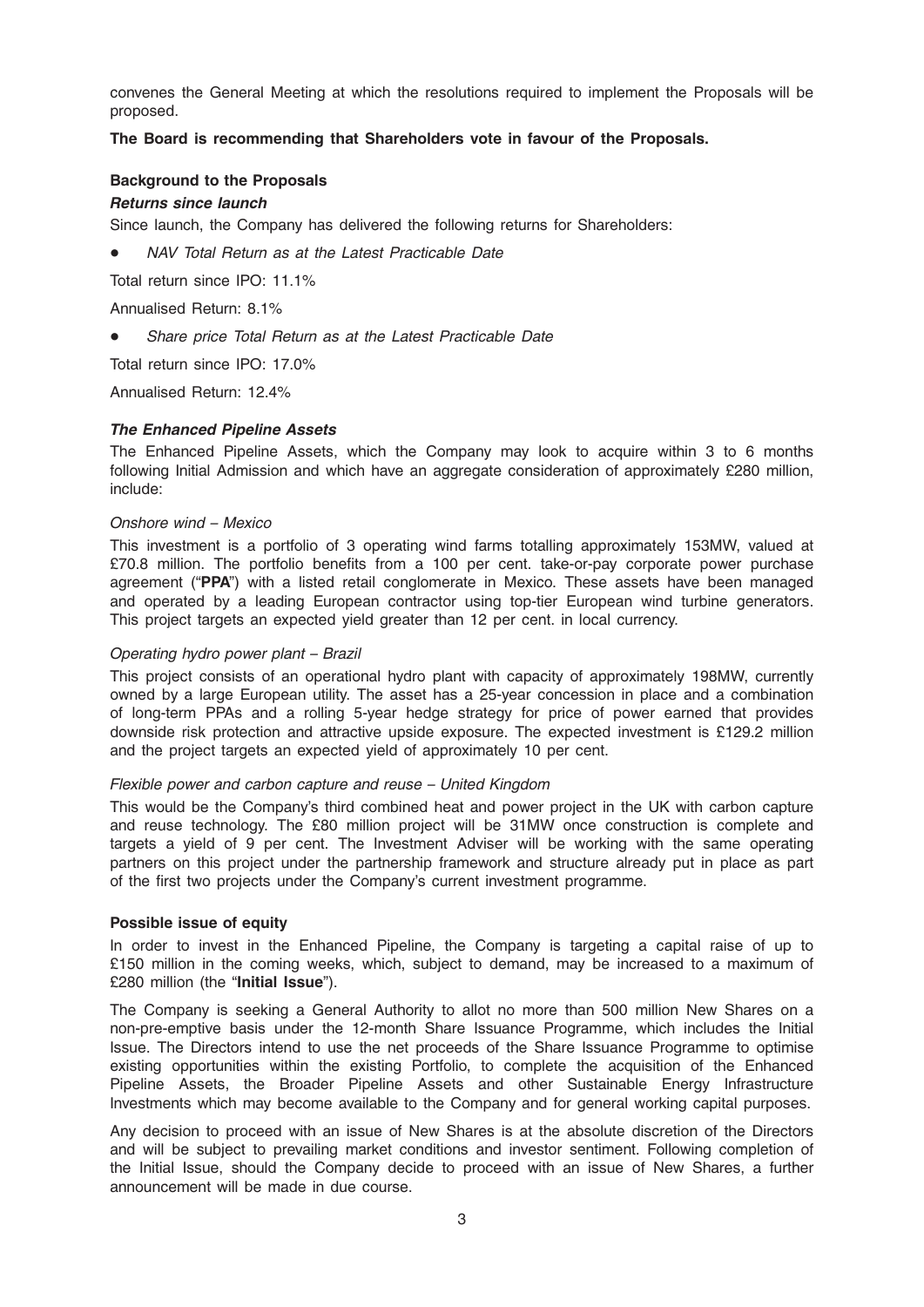Any new Ordinary Shares issued by the Company will be issued at a premium to the Directors' estimate of NAV per Ordinary Share as at the latest practicable date before the issue of such New Ordinary Shares. Any New C Shares will be issued at £1.00 per Share.

#### Benefits of the proposals

The Directors consider that issuing new Ordinary Shares under the Resolutions may yield the following benefits:

- enabling the Company to continue to raise capital for investment in the opportunities described above (including the Enhanced Pipeline) and thereby:
	- diversifying the Company's portfolio of assets by geography, technology, investment phase and revenue stream;
	- further enhancing the Company's earnings, generating revenue that would be supportive of the Company's dividend target;
	- providing further capital growth through asset value creation and therefore accretion to the Company's Net Asset Value;
	- further enhancing the Company's inflation-linked revenue streams; and
	- continuing to allow the Company to make positive environmental and social impacts in communities around the world by making investments directly contributing to the acceleration of energy transition towards a carbon net-zero world;
- making the Company more attractive to a wider investor base by increasing the market capitalisation of the Company;
- enhancing the secondary market liquidity in the Ordinary Shares as a result of a larger and more diversified shareholder base; and
- increasing the size of the Company, thereby spreading operating costs over a larger capital base which should reduce the ongoing charges ratio.

The Directors have considered the potential impact of issuing new Ordinary Share on the Company's ability to continue to pay dividends on the Ordinary Shares and intend to ensure that it will not result in any material dilution of the dividends per Ordinary Share that the Company may be able to pay.

#### General Meeting

The Directors have resolved to convene a general meeting on Tuesday, 28 June 2022 (the "General Meeting") in order to seek Shareholder authority to issue New Shares on a non-preemptive basis.

The Resolutions to be considered at the General Meeting are to grant the Board authority to issue on a non-pre-emptive basis, up to 500 million New Ordinary Shares and/or New C Shares, being approximately 160 per cent. of the Company's issued share capital as at the Latest Practicable Date, such authority to have effect until the first anniversary of the date of the Prospectus or, if earlier, 8 June 2023 (the "General Authority") and is in addition to any authority to issue shares granted at the annual general meeting of the Company held on 27 April 2022.

It is intended that the Ordinary Shares will be issued at a price calculated by reference to the Directors' estimate of the prevailing cum-income Net Asset Value per existing Ordinary Share with a premium intended to at least cover the costs and expenses of the relevant allotment (including, without limitation, any placing commission), such costs and expenses being estimated at 2 per cent. of the amount raised in any allotment. The Directors intend that Ordinary Shares issued under the General Authority should not result in any dilution of the NAV attributable to the existing Ordinary Shares.

The Resolutions to be considered at the General Meeting of the Company which has been convened for Tuesday, 28 June 2022 2022 will be proposed as:

Resolution 1 will be proposed as an ordinary resolution to grant the Company authority to allot up to 500 million Ordinary Shares and/or C Shares; and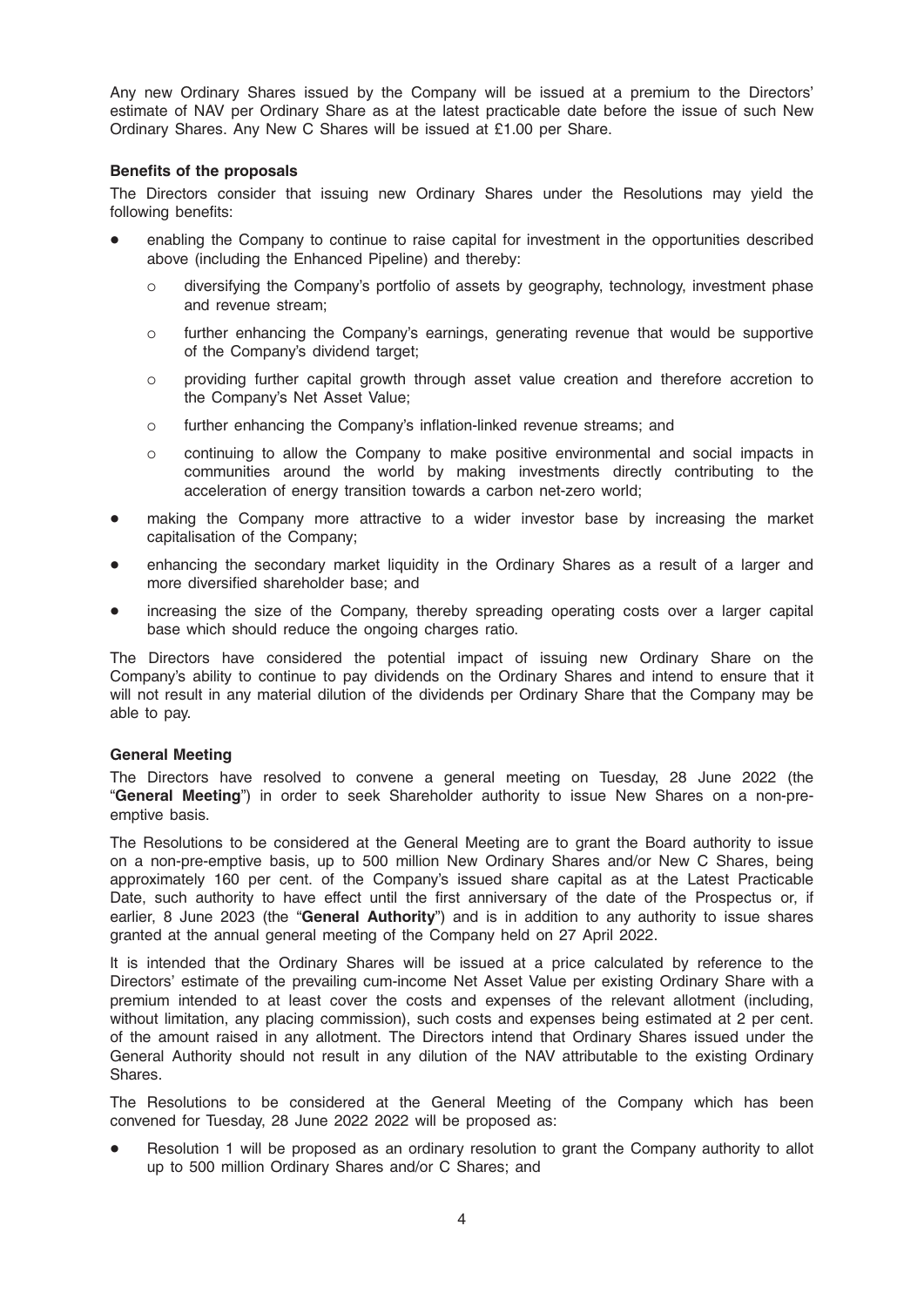Resolution 2 will be proposed as a special resolution to disapply pre-emption rights in respect of up to 500 million Ordinary Shares and/or C Shares.

#### By voting in favour of Resolutions 1 and 2, Shareholders will enable the Company to allot up to 500 million further New Ordinary Shares and/or New C Shares, representing approximately 160 per cent. of the Company's issued share capital as at the Latest Practicable Date.

Each resolution is independent of the other and both resolutions will need to be individually passed by Shareholders in order to implement the Proposals. Shareholders are therefore asked to vote in respect of each of the resolutions.

All Shareholders are entitled to attend and vote at the General Meeting. In accordance with the Company's Articles of Association, all Shareholders present in person or by proxy shall have one vote. In order to ensure that a quorum is present at the General Meeting, it is necessary for two Shareholders entitled to vote to be present, whether in person or by proxy (or, if a corporation, by a representative). The formal notice convening the General Meeting is set out on pages 10 to 12 of this document.

#### Risk Factors

Shareholders should take into account the following risk factors when assessing whether to vote in favour of the Proposals.

1. If an existing Shareholder does not subscribe under the relevant Tranche for such number of New Shares as is equal to their proportionate ownership of existing Ordinary Shares, their proportionate ownership and voting interests in the Company will be reduced and the percentage that their existing Ordinary Shares will represent of the total share capital of the Company will be reduced accordingly.

Subject to the paragraph below, there should be no dilution of the NAV attributable to the existing Ordinary Shares as the issue price of each Tranche of the New Shares will be set at a premium to the NAV attributable to the existing Ordinary Shares as described above. Securities laws of certain jurisdictions may restrict the Company's ability to allow participation by Shareholders in the issue of New Shares.

2. Any new Ordinary Shares issued by the Company will be issued at a premium to the Directors' estimate of NAV per Ordinary Share as at the latest practicable date before the issue of such New Ordinary Shares as described above. Such NAV per Ordinary Share is determined on the basis of the information available to the Directors at the time and may be subject to subsequent revisions. Accordingly, there is a risk that, had such issue price been calculated by reference to information that emerged after the calculation date, it could have been greater or lesser than the issue price actually paid by the investors. If such issue price should have been less than the issue price actually paid, investors will have borne a greater premium than intended. If the issue price should have been greater than the issue price actually paid, investors will have paid less than intended and, in certain circumstances, the NAV of the existing Ordinary Shares may have been diluted. Action to be taken

#### The only action that you need to take is to vote on the Resolutions by completing the accompanying Form of Proxy for use at the General Meeting.

Shareholders are asked to complete and return the Form of Proxy in accordance with the instructions printed thereon to Computershare Investor Services PLC, The Pavilions, Bridgwater Road, Bristol BS99 6ZY as soon as possible and in any event by not later than 10:00 a.m. on 24 June 2022.

Shareholders are requested to complete and return a Form of Proxy.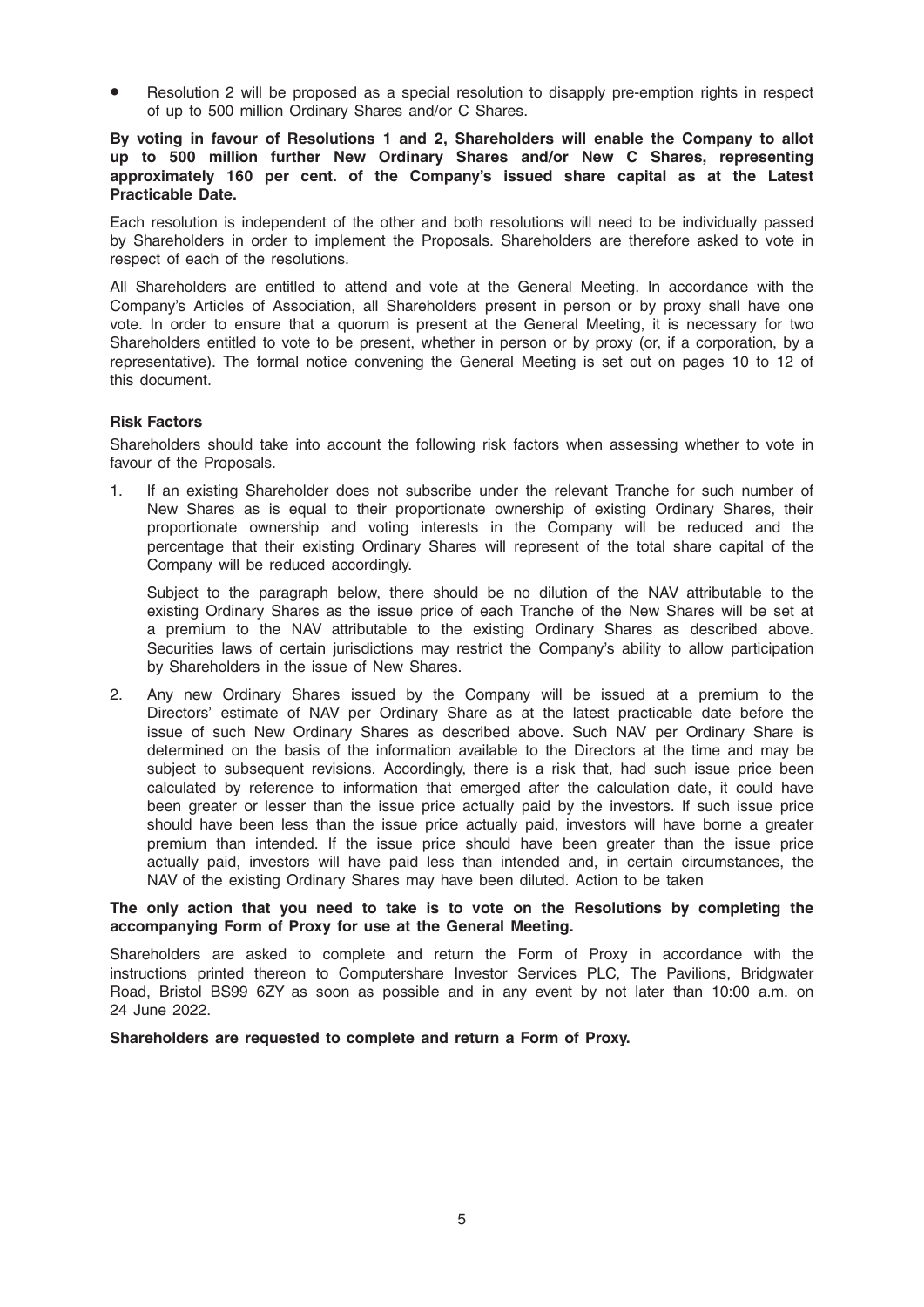#### Recommendation

The Directors consider the proposals set out in this document to be in the best interests of Shareholders as a whole. Accordingly, the Directors unanimously recommend that Shareholders vote in favour of the Resolutions to be proposed at the General Meeting. The Directors intend to vote in favour of the Resolutions in respect of their holdings of Ordinary Shares amounting to 240,000 Ordinary Shares in aggregate (representing approximately 0.1 per cent. of the issued Ordinary Share capital of the Company as at 7 June 2022, being the Latest Practicable Date).

Yours faithfully

Bernard J Bulkin, OBE (Chair)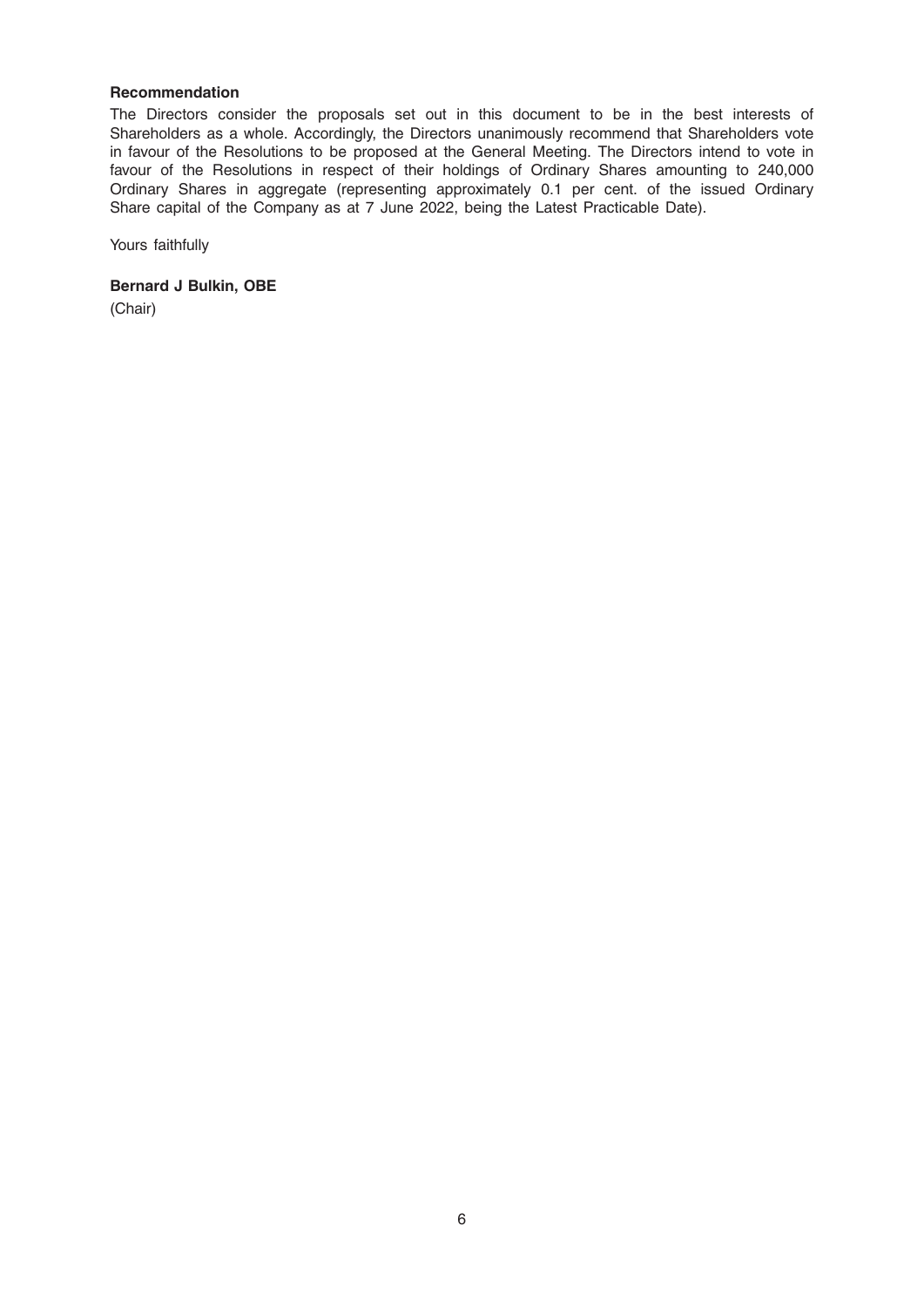## General information

#### 1. Share Capital

The share capital of the Company consists of 311,589,799 Ordinary Shares of £0.01 each. As at the date of this document, the Company has 0 shares held in treasury.

#### 2. Consent

The Investment Adviser has given and not withdrawn its written consent to the issue of this document with reference to its name in the form and context in which such references appear.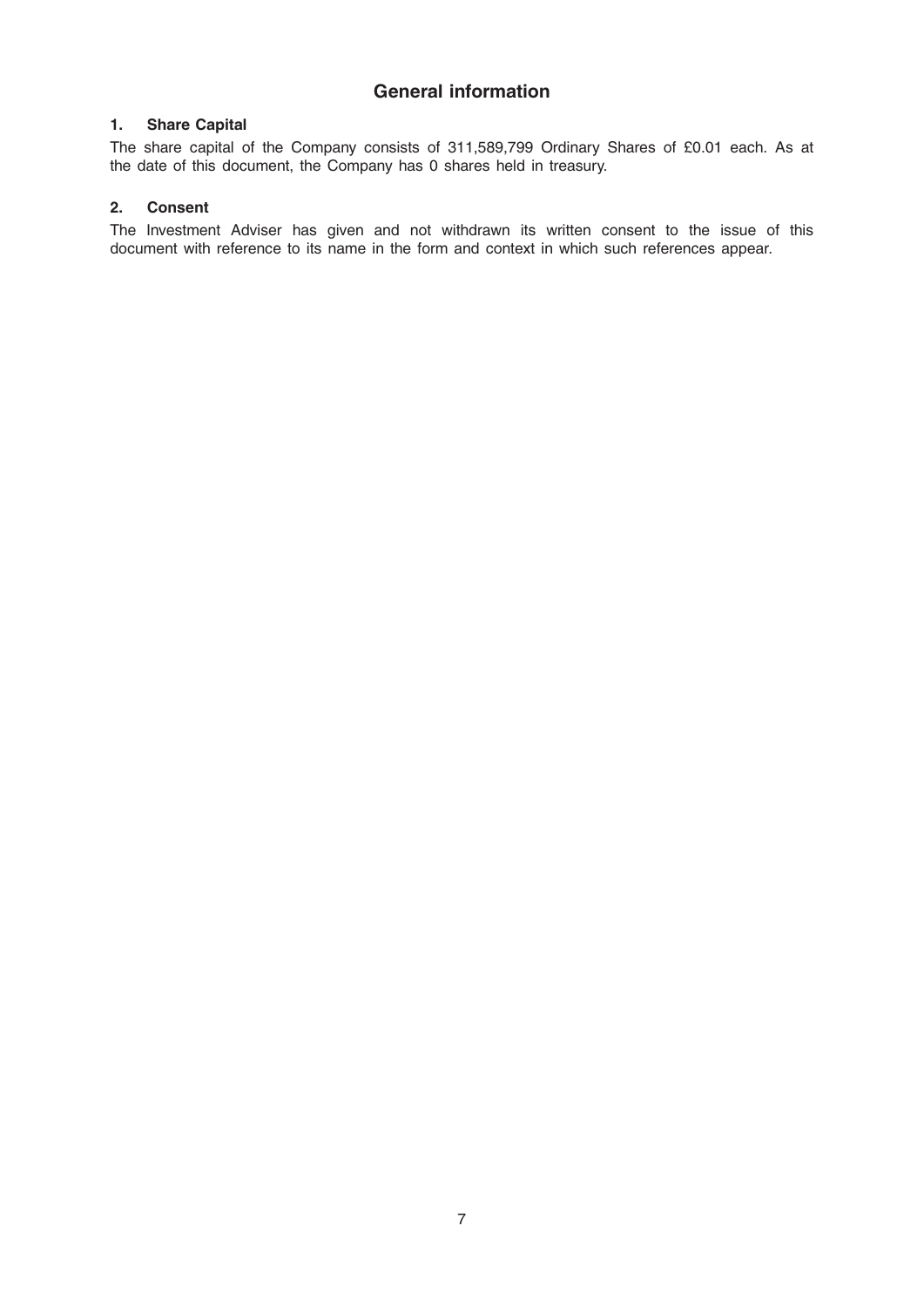### **DEFINITIONS**

In this document the words and expressions listed below have the meanings set out opposite them, except where the context otherwise requires:

| <b>Articles of Association</b>                              | the articles of association of the Company in force from time to<br>time                                                                                                                                                                                                                                                                   |
|-------------------------------------------------------------|--------------------------------------------------------------------------------------------------------------------------------------------------------------------------------------------------------------------------------------------------------------------------------------------------------------------------------------------|
| <b>Board</b>                                                | the board of Directors of the Company or any duly constituted<br>committee thereof                                                                                                                                                                                                                                                         |
| <b>Broader Pipeline Assets</b>                              | the assets described in the section headed Introduction of the<br>letter from the Chair in this document, consisting of assets with a<br>total value of approximately £670 million with counterparties<br>situated in Canada, the United States, the United Kingdom,<br>Greece, Australia, Indonesia, Chile, Brazil, Peru and South Africa |
| <b>Business Day</b>                                         | any day on which banks are open for business in London<br>(excluding Saturdays and Sundays)                                                                                                                                                                                                                                                |
| Company                                                     | VH Global Sustainable Energy Opportunities plc                                                                                                                                                                                                                                                                                             |
| <b>CREST</b>                                                | the system for the paperless settlement of trades in securities and<br>the holding of uncertificated securities operated by Euroclear in<br>accordance with the Uncertificated Securities Regulations 2001                                                                                                                                 |
| <b>C</b> Share                                              | a C Share of £0.01 in the capital of the Company                                                                                                                                                                                                                                                                                           |
| <b>Directors</b>                                            | the directors of the Company or any duly constituted committee<br>thereof                                                                                                                                                                                                                                                                  |
| <b>Disclosure Guidance and</b><br><b>Transparency Rules</b> | the disclosure guidance and transparency rules made by the<br>Financial Conduct Authority under section 73A of the Financial<br>Services and Markets Act 2000                                                                                                                                                                              |
| <b>Enhanced Pipeline</b>                                    | the assets described in the section headed The Enhanced<br>Pipeline Assets of the letter from the Chair in this document                                                                                                                                                                                                                   |
| <b>Euroclear</b>                                            | Euroclear UK & Ireland Limited, being the operator of CREST                                                                                                                                                                                                                                                                                |
| EU                                                          | the European Union first established by the treaty made at<br>Maastricht on 7 February 1992                                                                                                                                                                                                                                                |
| Form of Proxy                                               | the form of proxy provided with this document for use in<br>connection with the General Meeting                                                                                                                                                                                                                                            |
| <b>General Authority</b>                                    | the meaning given to it in section headed General Meeting of the<br>letter from the Chair in this document                                                                                                                                                                                                                                 |
| <b>General Meeting</b>                                      | the general meeting of the Company convened for Tuesday,<br>28 June 2022 or any adjournment thereof                                                                                                                                                                                                                                        |
| <b>Initial Issue</b>                                        | the Company's proposed raising of additional equity capital in an<br>amount of up to £150 million in the coming weeks, which, subject<br>to demand, may be increased to a maximum of £280 million                                                                                                                                          |
| <b>Investment Adviser</b>                                   | Victory Hill Capital Advisors LLP                                                                                                                                                                                                                                                                                                          |
| <b>IPO</b>                                                  | the Company's initial public offering of Ordinary Shares and<br>admission of those Ordinary Shares to listing on the premium<br>segment of the Official List and to trading on the premium segment<br>of the Main Market on 2 February 2021                                                                                                |
| <b>Latest Practicable Date</b>                              | 7 June 2022, being the latest practicable date prior to the<br>publication of this document                                                                                                                                                                                                                                                |
| <b>MW</b>                                                   | mega-watt                                                                                                                                                                                                                                                                                                                                  |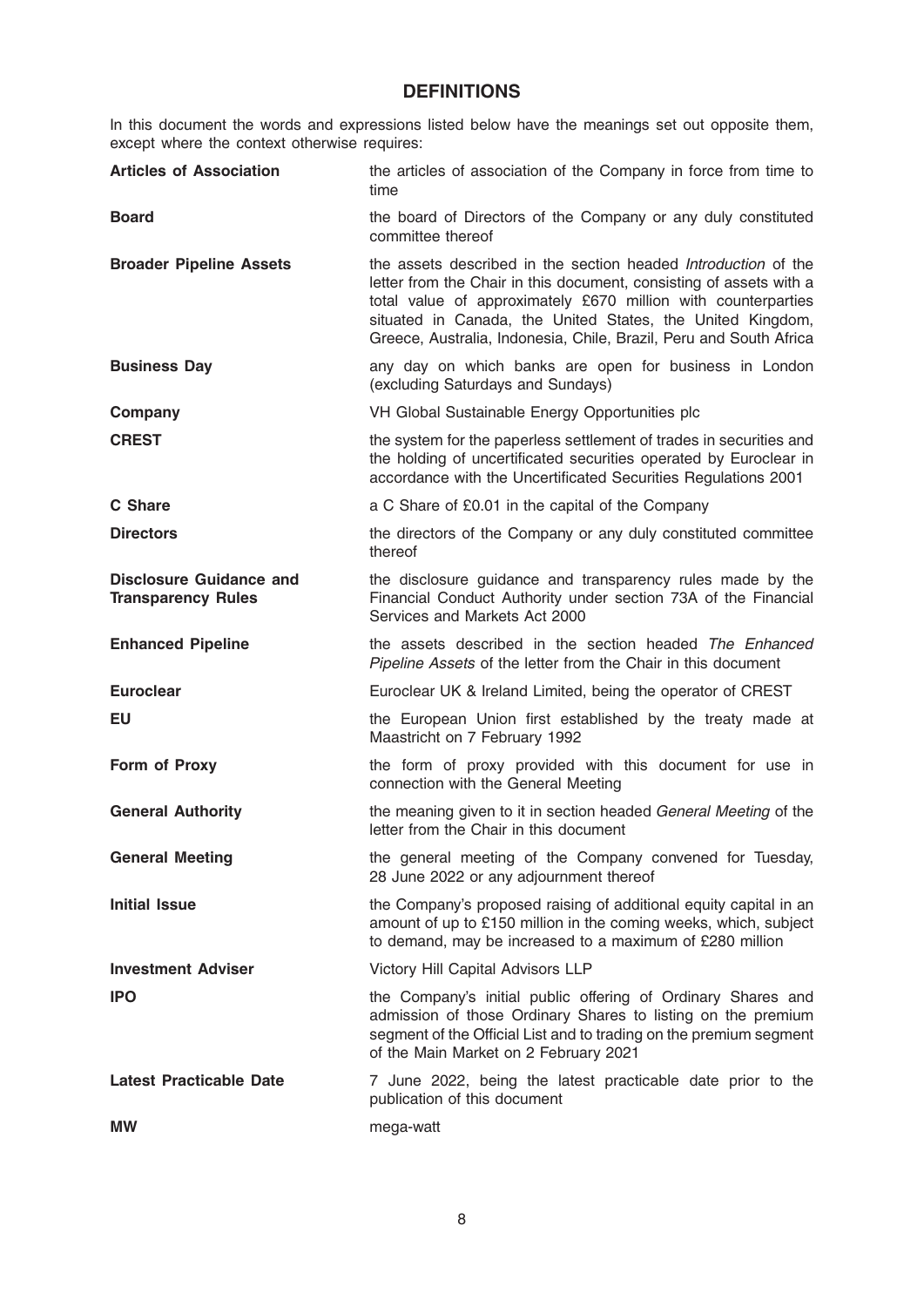| Net Asset Value or NAV                                 | in relation to an Ordinary Share, its net asset value; in relation to<br>Ordinary Shares the net asset value per Ordinary Share multiplied<br>by the number of shares of that class in issue (excluding, for the<br>avoidance of doubt, any Ordinary Shares held in treasury); in<br>relation to a C Share, its net asset value; in relation to C Shares<br>the net asset value per C Share multiplied by the number of<br>shares of that class in issue (excluding for the avoidance of doubt,<br>any C Shares held in treasury) and in relation to the Company, the<br>net asset value of the Company as a whole, in each case<br>calculated in accordance with the Company's normal reporting<br>policies from time to time |
|--------------------------------------------------------|--------------------------------------------------------------------------------------------------------------------------------------------------------------------------------------------------------------------------------------------------------------------------------------------------------------------------------------------------------------------------------------------------------------------------------------------------------------------------------------------------------------------------------------------------------------------------------------------------------------------------------------------------------------------------------------------------------------------------------|
| <b>New C Shares</b>                                    | new C Shares issued by the Company                                                                                                                                                                                                                                                                                                                                                                                                                                                                                                                                                                                                                                                                                             |
| <b>New Ordinary Shares</b>                             | new Ordinary Shares issued by the Company or arising upon<br>conversion of any C Shares issued by the Company;                                                                                                                                                                                                                                                                                                                                                                                                                                                                                                                                                                                                                 |
| <b>New Shares</b>                                      | New Ordinary Shares and/or New C Shares as the context<br>requires;                                                                                                                                                                                                                                                                                                                                                                                                                                                                                                                                                                                                                                                            |
| <b>Notice of General Meeting</b><br>or Notice          | the notice of the General Meeting set out at the end of this<br>document                                                                                                                                                                                                                                                                                                                                                                                                                                                                                                                                                                                                                                                       |
| <b>OECD</b>                                            | the Organisation for Economic Co-operation and Development                                                                                                                                                                                                                                                                                                                                                                                                                                                                                                                                                                                                                                                                     |
| <b>OECD Accession Countries</b>                        | countries that have signed an accession agreement with OECD                                                                                                                                                                                                                                                                                                                                                                                                                                                                                                                                                                                                                                                                    |
| <b>OECD Key Partner Countries</b>                      | countries considered to be "key partner" countries by the OECD                                                                                                                                                                                                                                                                                                                                                                                                                                                                                                                                                                                                                                                                 |
| <b>Ordinary Share</b>                                  | an ordinary share of £0.01 in the capital of the Company                                                                                                                                                                                                                                                                                                                                                                                                                                                                                                                                                                                                                                                                       |
| <b>PPA</b>                                             | power purchase agreement                                                                                                                                                                                                                                                                                                                                                                                                                                                                                                                                                                                                                                                                                                       |
| <b>Proposals</b>                                       | the proposals set out in this document                                                                                                                                                                                                                                                                                                                                                                                                                                                                                                                                                                                                                                                                                         |
| <b>Prospectus</b>                                      | the tripartite prospectus of the Company published on 9 June<br>2022 comprising a summary, a securities note and a registration<br>document                                                                                                                                                                                                                                                                                                                                                                                                                                                                                                                                                                                    |
| <b>Resolutions</b>                                     | (i) the ordinary resolution to provide the Company with a general<br>authority to allot Shares and (ii) the special resolution to dis-apply                                                                                                                                                                                                                                                                                                                                                                                                                                                                                                                                                                                    |
|                                                        | pre-emption rights, in relation to that general authority, which will<br>be proposed at the General Meeting and details of which are<br>contained in the Notice of General Meeting                                                                                                                                                                                                                                                                                                                                                                                                                                                                                                                                             |
| <b>Shares</b>                                          | Ordinary Shares and/or C Shares of £0.01 each in the capital of<br>the Company as set out in the Articles                                                                                                                                                                                                                                                                                                                                                                                                                                                                                                                                                                                                                      |
| <b>Share Issuance Programme</b>                        | the proposed issue of up to 500 million New Shares announced by<br>the Company on 9 June 2022 and as described in the Prospectus                                                                                                                                                                                                                                                                                                                                                                                                                                                                                                                                                                                               |
| <b>Shareholder</b>                                     | a holder of Shares                                                                                                                                                                                                                                                                                                                                                                                                                                                                                                                                                                                                                                                                                                             |
| <b>Sustainable Energy</b><br>Infrastructure Investment | sustainable energy infrastructure investments that are suited to<br>the Company's investment objective and policy across the EU and<br>OECD group of nations predominately, including but not limited to<br>OECD Key Partner Countries and OECD Accession Countries                                                                                                                                                                                                                                                                                                                                                                                                                                                            |
| <b>Tranche</b>                                         | a tranche of New Shares issued under a new Share Issuance<br>Programme                                                                                                                                                                                                                                                                                                                                                                                                                                                                                                                                                                                                                                                         |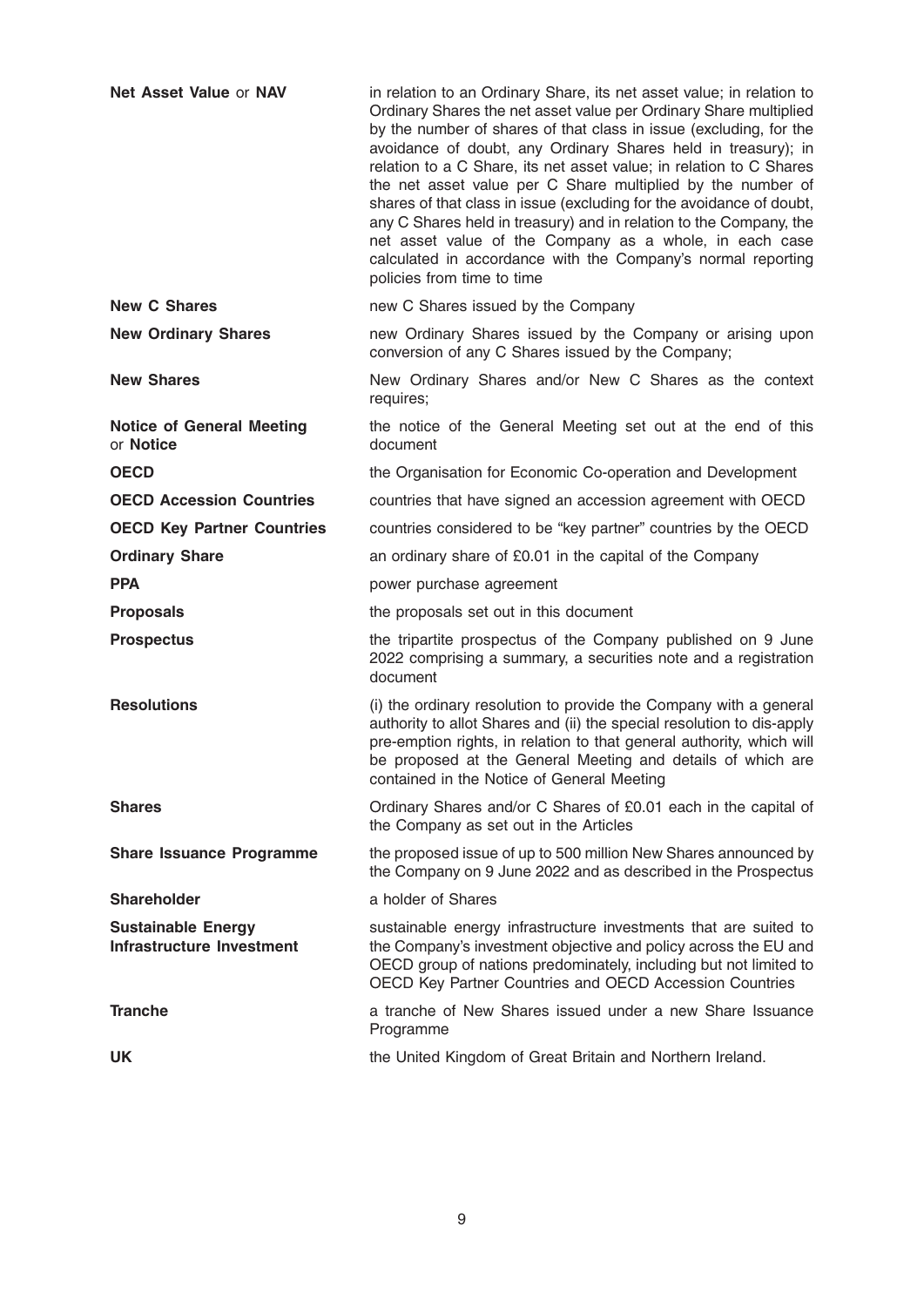### NOTICE OF GENERAL MEETING

# VH Global Sustainable Energy Opportunities plc

(Incorporated and registered in England and Wales with company number 12986255 and registered as an investment company within the meaning of Section 833 of the Companies Act 2006 (as amended))

Notice is hereby given that a General Meeting (the "Meeting") of VH Global Sustainable Energy Opportunities plc (the "Company") will be held at 10:00 a.m. on Tuesday, 28 June 2022 at the offices of Victory Hill Capital Advisors LLP, 4 Albemarle Street, London W1S 4GA to consider and, if thought fit, approve resolution 1 as an ordinary resolution and resolution 2 as a special resolution (the "Resolutions"):

#### Ordinary Resolution

1. THAT, in addition to any existing authorities, the directors of the Company (the "Directors") be and are hereby generally and unconditionally authorised in accordance with section 551 of the Companies Act 2006 (the "Act") to exercise all powers of the Company to allot new ordinary shares of £0.01 each in the capital of the Company ("Ordinary Shares") and new C shares of £0.01 each in the capital of the Company ("C Shares") having the rights set out in the Articles of Association of the Company and to grant rights to subscribe for or to convert any security into Ordinary Shares or C Shares up to an aggregate nominal value of £5,000,000 provided that this authority shall expire on the first anniversary of the date of the prospectus issued by the Company on or around the date of this Notice or, if earlier, 8 June 2023, unless previously renewed, varied or revoked by the Company in a general meeting, except that the Company may before such expiry make an offer or agreement which would or might require such shares to be allotted or rights to subscribe for or convert securities into shares to be granted after such expiry, and the Directors may allot shares and grant rights to subscribe or convert securities into shares in pursuance of such offer or agreement as if the authority conferred hereby had not expired.

#### Special Resolution

2. THAT, in addition to any subsisting powers, the Directors be and are hereby empowered pursuant to sections 570 and 573 of the Act to allot equity securities (as defined section 560 of the Act) and to sell Ordinary Shares held by the Company as treasury shares (as defined in section 724 of the Act) for cash pursuant to the authority conferred by resolution 1 set out in the Notice convening the Meeting, as if section 561(1) of the Act did not apply to any such allotment, such power to expire on the first anniversary of the date of the prospectus issued by the Company on or around the date of this Notice or, if earlier, 8 June 2023, unless previously renewed, varied or revoked by the Company in a general meeting, except that the Company may, at any time prior to the expiry of such power, make an offer or enter into an agreement which would or might require equity securities to be allotted or treasury shares sold after the expiry of such power, and the Directors may allot equity securities or sell treasury shares in pursuance of such an offer or an agreement as if such power had not expired.

### BY ORDER OF THE BOARD

Apex Fund and Corporate Services (UK) Limited Company Secretary

Registered Office: 6th Floor, Bastion House, 140 London Wall, London EC2Y 5DN

Date: 9 June 2022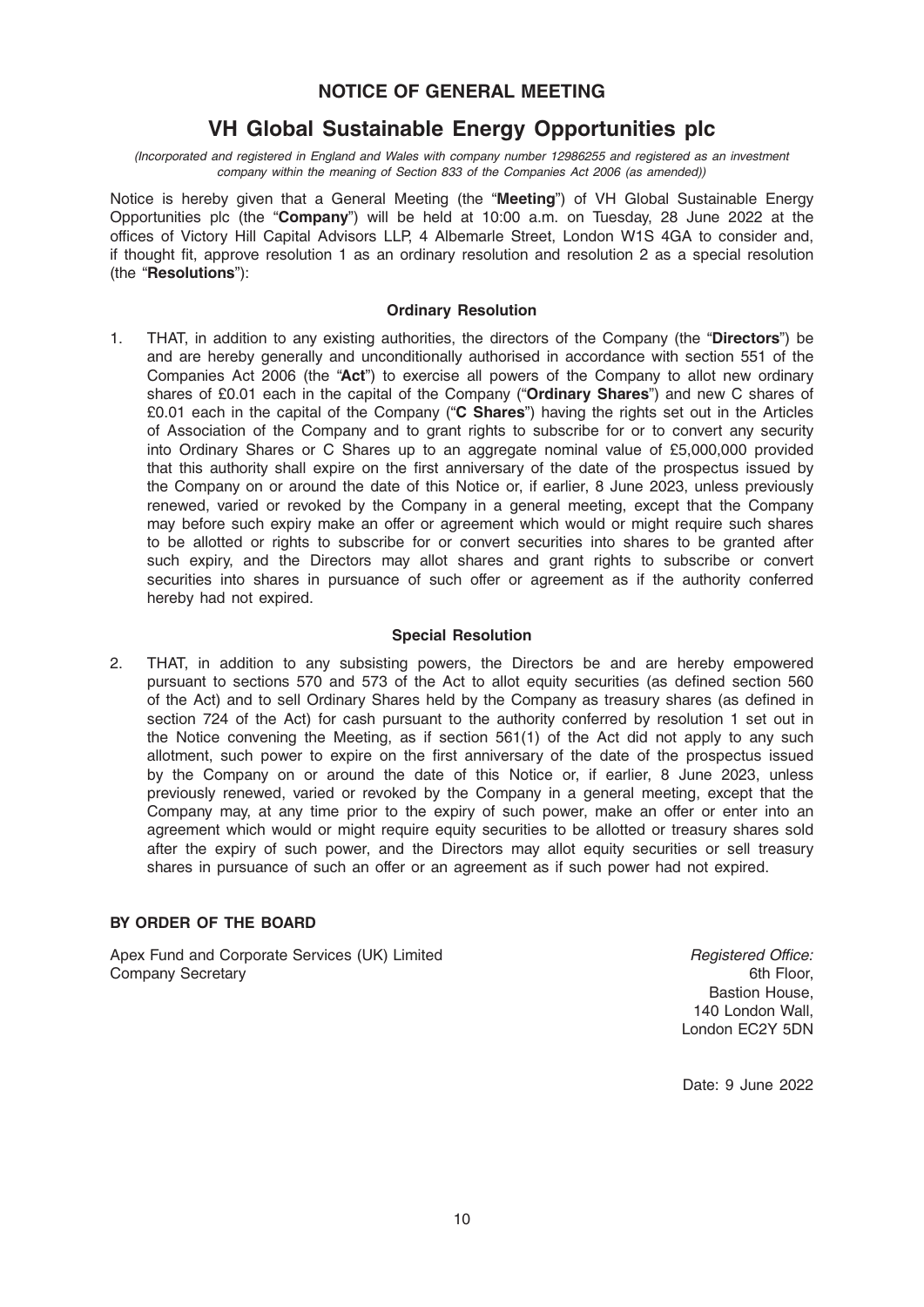#### **Notes**

- A member that would be entitled to attend, if attendance were permitted at the Meeting, and that is entitled to vote at the Meeting convened by the above Notice is entitled to appoint one or more proxies to exercise all or any of the rights of the member to attend and speak and vote in their place. If a shareholder wishes to appoint more than one proxy and so requires additional proxy forms, the shareholder should contact the Company's Registrar Computershare Investor Services PLC, The Pavilions, Bridgwater Road, Bristol BS99 6ZY. A proxy need not be a member of the Company.
- (ii) To appoint a proxy you may photocopy the form of proxy enclosed with this Notice of General Meeting. To be valid the forms of proxy, together with the power of attorney or other authority (if any) under which it is signed or a notarially certified or office copy of the same, must be completed and returned in accordance with the instructions printed thereon to the office of the Company's registrar as soon as possible and in any event so as to arrive by not later than 10:00 a.m. on Friday, 24 June 2022.
- (iii) The appointment of a proxy and any voting instructions for the meeting may be registered electronically by logging onto www.eproxyappointment.com. Full details of the procedure are given on that website. The proxy appointment and voting instructions must be received by the Company's Registrars, Computershare Investor Services PLC, not less than 48 hours before the time of the meeting or any adjournment of the meeting. You will need to have this form to hand when you log on, as it has information required in the process.
- (iv) A vote withheld is not a vote in law, which means the vote will not be counted in the calculation of votes for or against the resolutions. If no voting indication is given, a proxy may vote or abstain from voting at their discretion. A proxy may vote (or abstain from voting) as they think fit in relation to any other matter put before the meeting.
- (v) Completion of the form of proxy will not prevent you from attending and voting in person.
- (vi) Members who wish to change their proxy instructions should submit a new proxy appointment using the methods set out above. Note that the cut-off time for receipt of proxy appointments (see above) also applies in relation to amended instructions; any amended proxy appointment received after the relevant cut-off time will be disregarded.
- (vii) If a member submits more than one valid proxy appointment, the appointment received last before the latest time for the receipt of proxies will take precedence.
- (viii) In order to revoke a proxy instruction, members will need to inform the Company, by sending a hard copy notice clearly stating their intention to revoke a proxy appointment to Computershare Investor Services PLC, The Pavilions, Bridgwater Road, Bristol BS99 6ZY.
- (ix) If a quorum is not present within 15 minutes from the time appointed for the commencement of the Meeting, the Meeting will be adjourned to 10:00 a.m. on Tuesday, 5 July 2022;
- (x) Any person receiving a copy of this Notice as a person nominated by a member to enjoy information rights under section 146 of the Companies Act 2006 (a "Nominated Person") should note that the provisions in Notes (i) to (iii) above concerning the appointment of a proxy or proxies to attend the Meeting in place of a member, do not apply to a Nominated Person as only Shareholders have the right to appoint a proxy. However, a Nominated Person may have a right under an agreement between the Nominated Person and the member by whom they were nominated to be appointed, or to have someone else appointed, as a proxy for the Meeting. If a Nominated Person has no such proxy appointment right or does not wish to exercise it, he/she may have a right under such an agreement to give instructions to the member as to the exercise of voting rights at the Meeting.
- (xi) Nominated Persons should also remember that their main point of contact in terms of their investment in the Company remains the member who nominated the Nominated Person to enjoy information rights (or perhaps the custodian or broker who administers the investment on their behalf). Nominated Persons should continue to contact that member, custodian or broker (and not the Company) regarding any changes or queries relating to the Nominated Person's personal details and interest in the Company (including any administrative matter). The only exception to this is where the Company expressly requests a response from a Nominated Person.
- (xii) Pursuant to regulation 41 of the Uncertificated Securities Regulations 2001, only Shareholders registered in the register of members of the Company by close of business two days (excluding non-working days) prior to the time fixed for the Meeting shall be entitled to attend and vote at the Meeting in respect of the number of Ordinary Shares registered in their name at such time. If the Meeting is adjourned, the time by which a person must be entered on the register of members of the Company in order to have the right to attend and vote at the adjourned Meeting is close of business two days prior to the time of the adjournment. Changes to the register of members after the relevant times shall be disregarded in determining the rights of any person to attend and vote at the Meeting.
- (xiii) In the case of joint holders, the vote of the senior holder who tenders a vote whether in person or by proxy shall be accepted to the exclusion of the votes of the other joint holders and, for this purpose, seniority shall be determined by the order in which the names stand in the register of members of the Company in respect of the relevant joint holding.
- (xiv) CREST members who wish to appoint a proxy or proxies through the CREST electronic proxy appointment service may do so by following the procedures described in the CREST manual which can be viewed at www.euroclear.com/CREST. CREST personal members or other CREST sponsored members, and those CREST members who have appointed (a) voting service provider(s), should refer to their CREST sponsor or voting provider(s), who will be able to take the appropriate action on their behalf. In order for a proxy appointment or instruction made using the CREST service to be valid, the appropriate CREST message (a "CREST Proxy Instruction") must be properly authenticated in accordance with Euroclear's specifications and must contain the information required for such instructions, as described in the CREST manual. The message, regardless of whether it constitutes the appointment of a proxy or an amendment to the instruction given to a previously appointed proxy must, in order to be valid, be transmitted so as to be received by the issuer's agent (CREST ID: 3RA50) by not later than 10:00 a.m. on Tuesday, 28 June 2022. For this purpose, the time of receipt will be taken to be the time (as determined by the timestamp applied to the message by the CREST applications host) from which the issuer's agent is able to retrieve the message by enquiry to CREST in the manner prescribed by CREST. After this time, any change of instructions to proxies appointed through CREST should be communicated to the appointee through other means.
- (xv) CREST members and, where applicable, their CREST sponsors or voting service providers should note that Euroclear does not make available special procedures in CREST for any particular messages. Normal system timings and limitations will therefore apply in relation to the input of CREST Proxy Instructions. It is the responsibility of the CREST member concerned to take (or, if the CREST member is a CREST personal member or sponsored member or has appointed (a) voting service provider(s), to procure that his CREST sponsor or voting service provider(s) take(s)) such action as shall be necessary to ensure that a message is transmitted by means of the CREST system by any particular time. In this connection, CREST members and, where applicable, their CREST sponsors or voting service providers are referred, in particular, to those sections of the CREST manual concerning practical limitations of the CREST system and timings.
- (xvi) The Company may treat as invalid a CREST Proxy Instruction in the circumstances set out in Regulation 35(5)(a) of the Uncertificated Securities Regulations 2001.